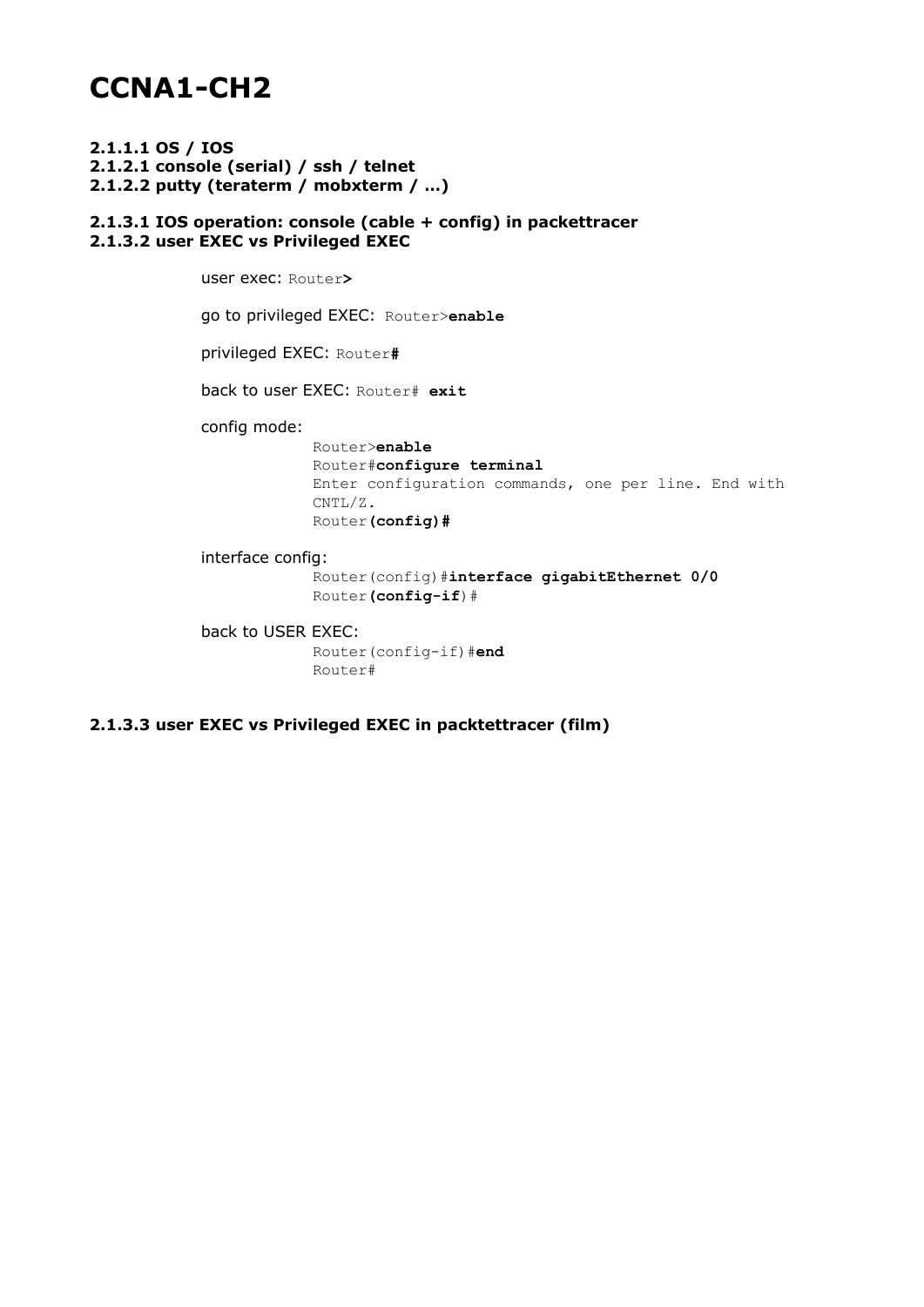### **2.1.4.1. Basic IOS Command Structure**

prompt> **keyword** - *argument(s)* <enter>

## **2.1.4.2. IOS Command Syntax**

 $[ ] \rightarrow$  optional element  $\{ \} \rightarrow$  required element more: Cisco IOS Command Reference

## **2.1.4.3. IOS HELP Features** (film)

#### **?** Router>?

Exec commands: <1-99> Session number to resume connect Open a terminal connection disable Turn off privileged commands disconnect Disconnect an existing network connection enable Turn on privileged commands exit Exit from the EXEC logout Exit from the EXEC ping Send echo messages resume Resume an active network connection show Show running system information ssh Open a secure shell client connection telnet Open a telnet connection terminal Set terminal line parameters traceroute Trace route to destination

## **command <space> ?**

Router>ping ? WORD Ping destination address or hostname ip IP echo ipv6 IPv6 echo

## **halfcommand <TAB>**

Router(config)#int <tab> Router(config)#interface

### **using incomplete but unique abreviations**

Router(config)#int fa0/0 *IS THE SAME AS* Router(config)#interface fastEthernet 0/0 --- Router(config-if)#ip address 10.2.1.1 255.0.0.0 *IS THE SAME AS* Router(config-if)#ip addr 10.2.1.1 255.0.0.0

### **2.1.4.4. Hotkeys / Shortcuts** (tabel)

<up arrow> : redisplay previous command  $\langle \text{CTRL-C> = end} : \text{back to } # \text{ (ends config mode)} \rangle$ <CTRL SHIFT 6> : abort, even DNS lookup (niet in packettracer)

### **2.1.4.5. Hotkeys / Shortcuts** (film)

### **2.1.4.6. PACKETTRACER IOS**

(Packettracer instructions) (packettracer PKA with scenario) **2.1.4.7: LAB: console session teraterm** (LAB instructions)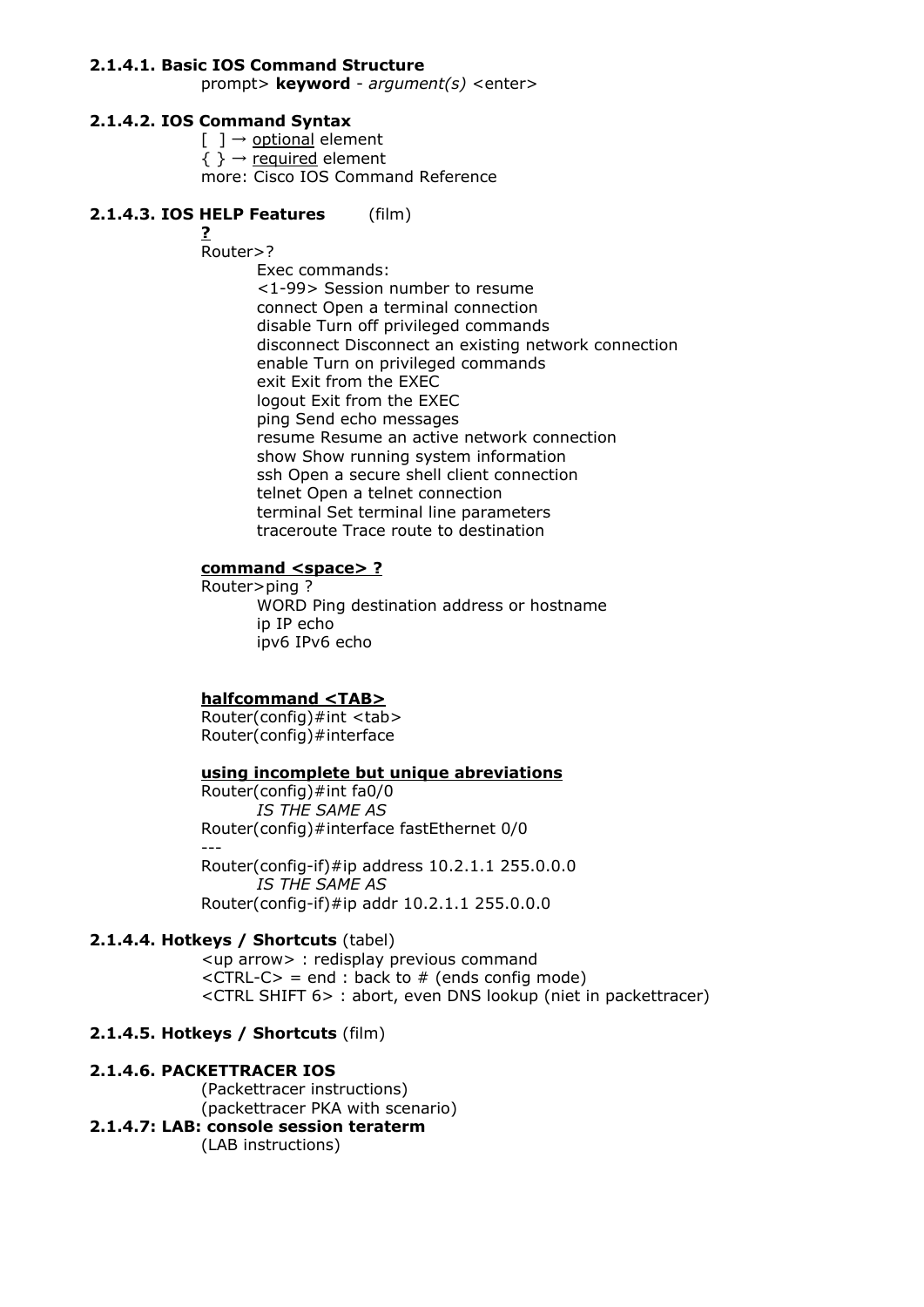## **2.2 BASIC configuration**

```
2.2.1.1/2.2.1.2: hostname command
2.2.2.2.f1: enable secret <password>
2.2.2.2.f2: line console 0 / password / login
2.2.2.2:f3: line vty 0 15 / password / login
           Router>enable
           Router#configure terminal
           Enter configuration commands, one per line. End with CNTL/Z.
            Router(config)#enable secret class
            Router(config)#hostname R1
            R1(config)#line console 0
            R1(config-line)#password cisco
            R1(config-line)#login
            R1(config-line)#line vty 0 15
            R1(config-line)#password cisco
            R1(config-line)#login
            R1(config-line)#end
            R1#
```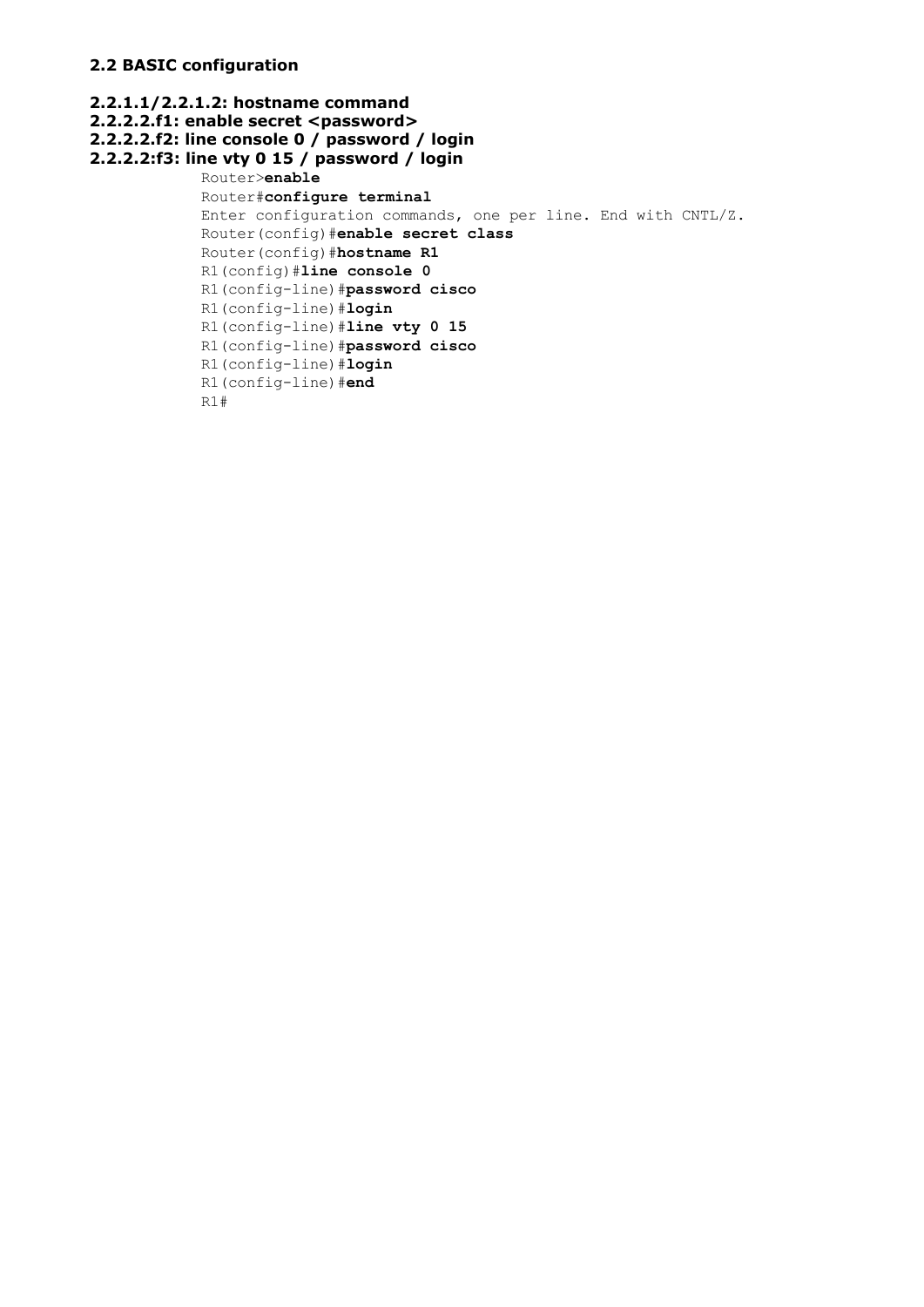#### **2.2.2.2.extra1: show running-config** R1#**show run**

```
Building configuration...
Current configuration : 728 bytes
!
version 15.1
no service timestamps log datetime msec
no service timestamps debug datetime msec
no service password-encryption
!
hostname R1
!
enable secret 5 $1$mERr$9cTjUIEqNGurQiFU.ZeCi1
!
ip cef
no ipv6 cef
!
license udi pid CISCO1941/K9 sn FTX15240C3E
!
spanning-tree mode pvst
!
interface GigabitEthernet0/0
no ip address
duplex auto
speed auto
shutdown
!
interface GigabitEthernet0/1
no ip address
duplex auto
speed auto
shutdown
!
interface Vlan1
no ip address
shutdown
!
ip classless
!
ip flow-export version 9
!
line con 0
password cisco
login
!
line aux 0
!
line vty 0 4
password cisco
login
line vty 5 15
password cisco
login
!
end
```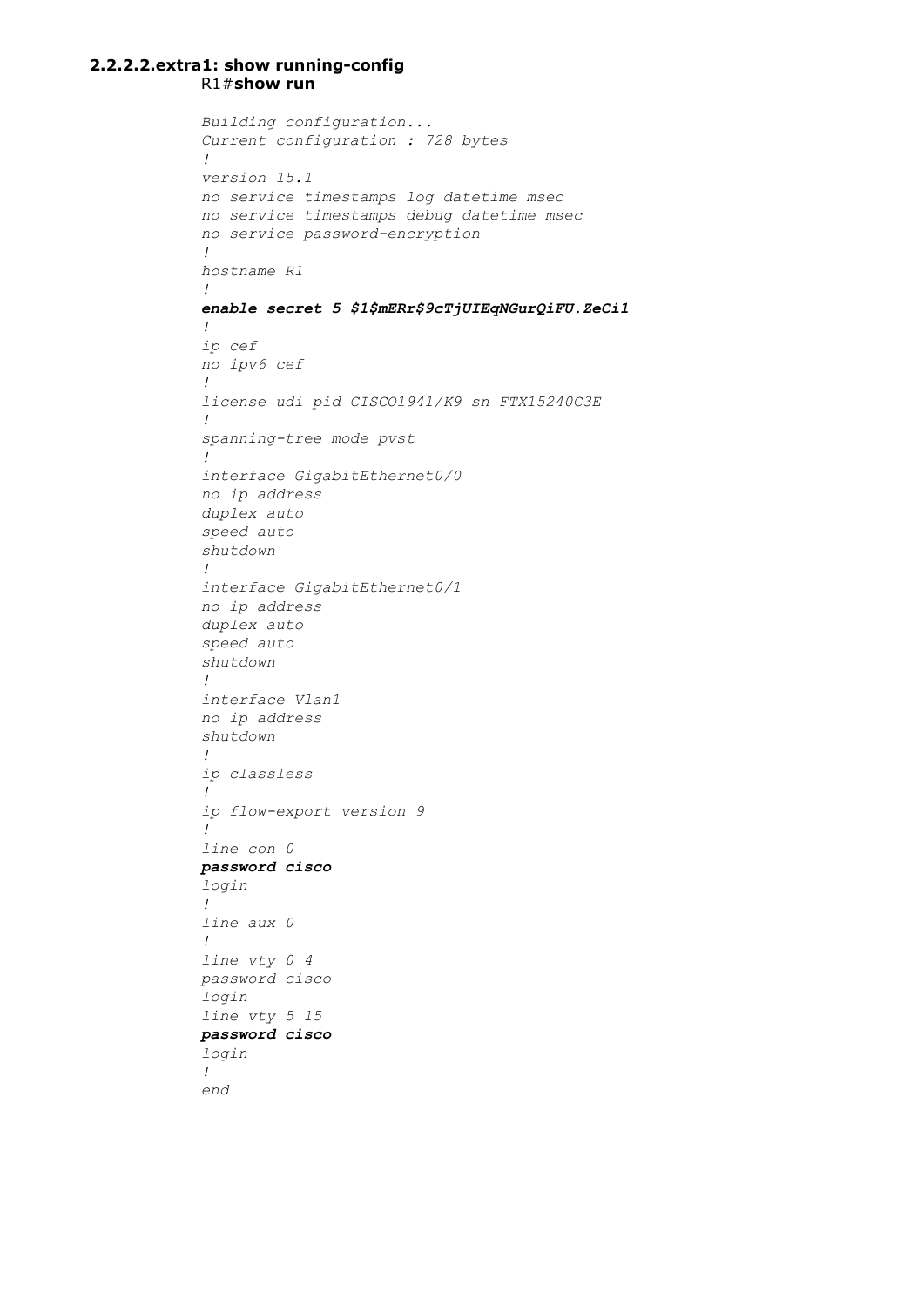#### **2.2.2.3. encrypt passwords**

R1(config)#**service password-encryptionser**

```
R1(config)#end
R1#show run
      ...
line con 0
password 7 0822455D0A16
login
!
line aux 0
!
line vty 0 4
password 7 0822455D0A16
login
line vty 5 15
password 7 0822455D0A16
login
      ...
```
## **THIS IS NOT SECURE FOR VTY -- SSH SHOULD BE USED**

#### **2.2.2.4. banner messages (film)**

R1(config)**#banner motd "No unauthorized use allowed"**

## **2.2.2.5. syntax checker (memorizer)**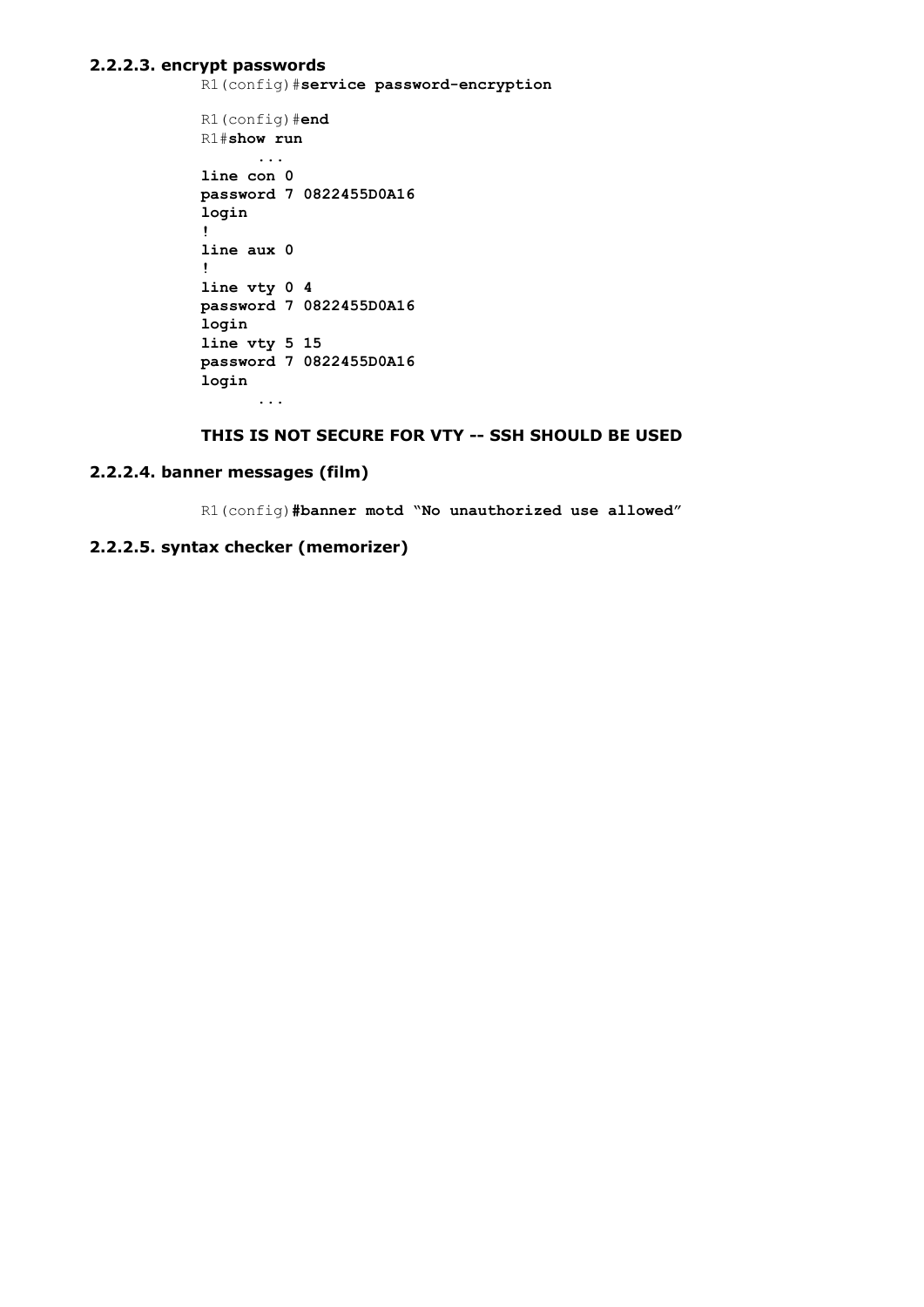## **2.2.3.1. save running config**

```
R1#copy run start
Destination filename [startup-config]? <enter>
Building configuration...
[OK]
R1#dir
Directory of flash0:/
3 -rw- 33591768 <no date> c1900-universalk9-mz.SPA.151-4.M4.bin
2 -rw- 28282 <no date> sigdef-category.xml
1 -rw- 227537 <no date> sigdef-default.xml
255744000 bytes total (221896413 bytes free)
R1#dir nvram
Directory of nvram:/
238 -rw- 667 <no date> startup-config
667 bytes total (237588 bytes free)
```
## **2.2.3.2. reset (film)**

R1#**erase startup-config** R1#**reload**

## **2.2.3.3. capture to text with putty (see extra 1)**

## **2.2.3.4. Packet Tracer - Configuring Initial Switch Settings**

(Packettracer instructions) (packettracer PKA with scenario)